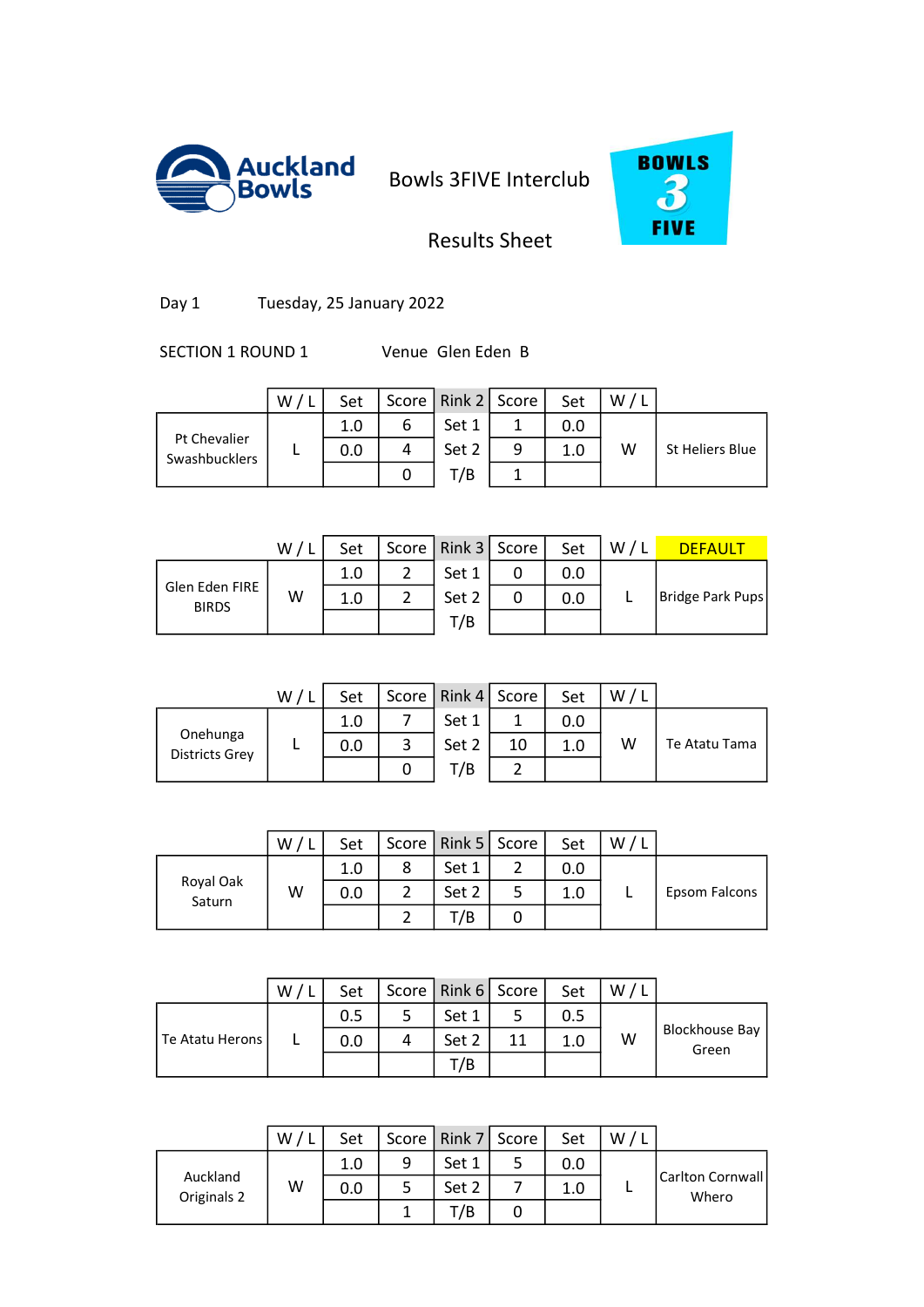



# Results Sheet

Day 1 Tuesday, 25 January 2022

SECTION 2 ROUND 1 Venue Auckland A

|                 | W/1 | Set |   | Score   Rink 2   Score |    | Set | W/ |                         |
|-----------------|-----|-----|---|------------------------|----|-----|----|-------------------------|
|                 |     | 0.0 |   | Set 1                  |    | 1.0 |    |                         |
| Te Atatu Tarara |     | 0.0 | 3 | Set 2                  | 13 | 1.0 | W  | Auckland<br>Originals 5 |
|                 |     |     |   | T/B                    |    |     |    |                         |
|                 |     |     |   |                        |    |     |    |                         |

|                                      | W/1 | Set | Score   Rink 3   Score | Set | W/L |                       |
|--------------------------------------|-----|-----|------------------------|-----|-----|-----------------------|
|                                      |     | 0.5 | Set 1                  | 0.5 |     |                       |
| <b>Pt Chevalier Jack</b><br>Sparrows |     | 0.0 | Set 2                  | 1.0 | W   | <b>Balmoral White</b> |
|                                      |     |     | T/B                    |     |     |                       |
|                                      |     |     |                        |     |     |                       |

|                            | W/ | Set |   | Score   Rink 4   Score |   | Set | W/L |              |
|----------------------------|----|-----|---|------------------------|---|-----|-----|--------------|
|                            |    | 0.0 |   | Set 1                  |   | 1.0 |     |              |
| Carlton Cornwall <br>White | W  | 1.0 | 4 | Set 2                  | 3 | 0.0 |     | Epsom Eagles |
|                            |    |     |   | T/B                    |   |     |     |              |
|                            |    |     |   |                        |   |     |     |              |

|                             | W | Set | Score   Rink 5   Score |   | Set | W |                  |
|-----------------------------|---|-----|------------------------|---|-----|---|------------------|
|                             |   | 1.0 | Set 1                  |   | 0.0 |   |                  |
| Onehunga<br>Districts White | W | 0.0 | Set 2                  |   | 1.0 |   | Royal Oak Falcon |
|                             |   |     | T/B                    | U |     |   |                  |

|                         | w | Set | Score   Rink 6   Score | Set | W |                        |
|-------------------------|---|-----|------------------------|-----|---|------------------------|
| Auckland<br>Originals 3 |   | 1.0 | Set 1                  | ა.ი |   |                        |
|                         | W | 1.0 | Set 2                  | 0.0 |   | <b>Glen Eden Flame</b> |
|                         |   |     | T/B                    |     |   |                        |

| W/L | Set | Score |       | Score | Set | W/L |  |
|-----|-----|-------|-------|-------|-----|-----|--|
|     |     |       | Set 1 |       |     |     |  |
|     |     |       | Set 2 |       |     |     |  |
|     |     |       | T/B   |       |     |     |  |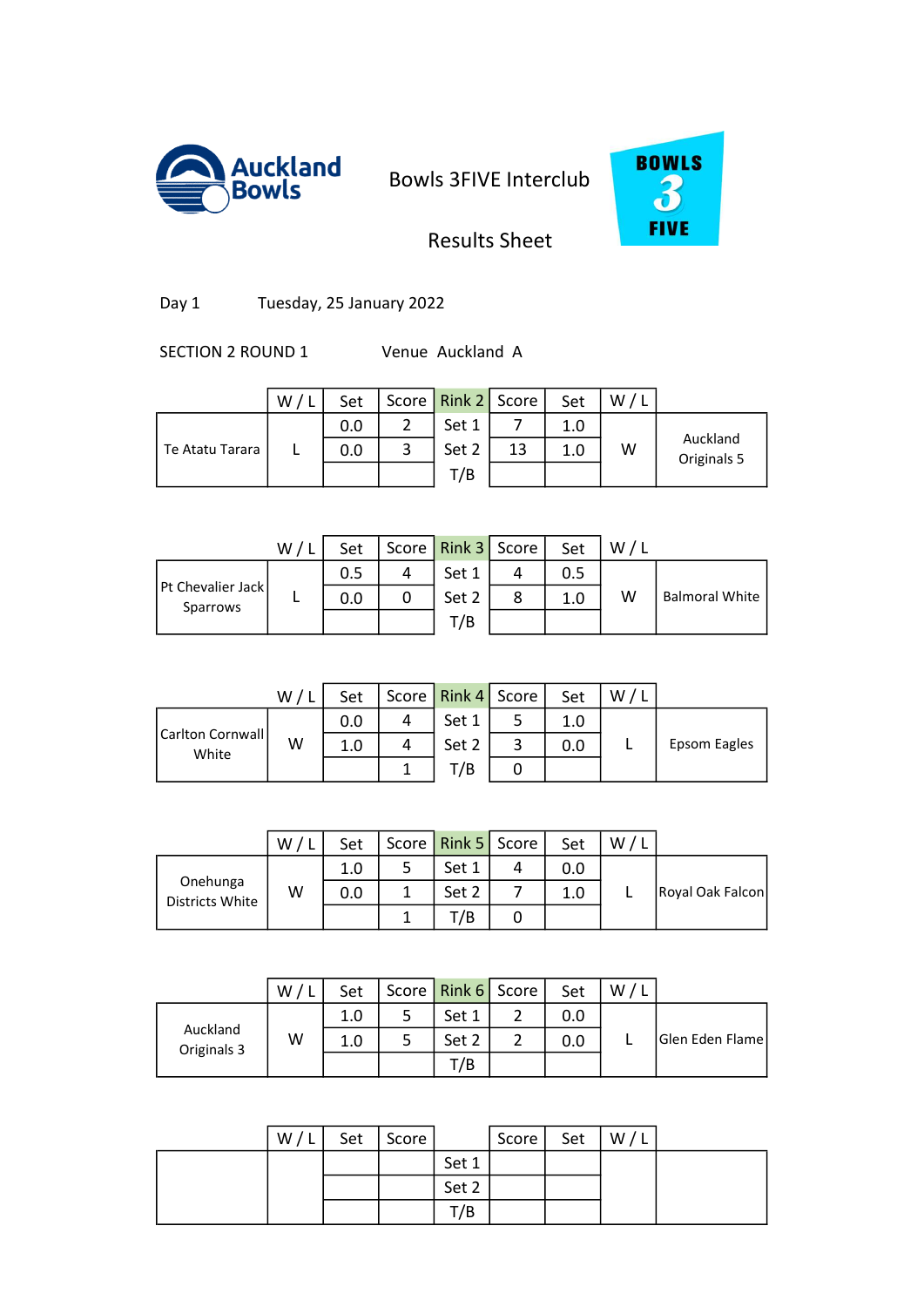



Results Sheet

Day 1 Tuesday, 25 January 2022

SECTION 3 ROUND 1 Venue Blockhouse Bay A

|                              | W/1 | Set |   | Score   Rink 2   Score |   | Set | W/ |                         |
|------------------------------|-----|-----|---|------------------------|---|-----|----|-------------------------|
|                              |     | 1.0 | 8 | Set 1                  |   | 0.0 |    |                         |
| <b>Bridge Park</b><br>Sharks | W   | 0.0 | 4 | Set 2                  | 6 | 1.0 |    | Auckland<br>Originals 4 |
|                              |     |     |   | T/B                    |   |     |    |                         |
|                              |     |     |   |                        |   |     |    |                         |

|                               | W/ | Set |    | Score   Rink 3   Score |   | Set | W/L |                      |
|-------------------------------|----|-----|----|------------------------|---|-----|-----|----------------------|
|                               |    | 1.0 |    | Set 1                  | 3 | 0.0 |     |                      |
| <b>Blockhouse Bay</b><br>Blue | W  | 0.0 | ົາ | Set 2                  | 4 | 1.0 |     | Te Atatu<br>Roosters |
|                               |    |     |    | T/B                    |   |     |     |                      |
|                               |    |     |    |                        |   |     |     |                      |

|                      | W/1 | Set |   | Score   Rink 4   Score |   | Set | W |                |
|----------------------|-----|-----|---|------------------------|---|-----|---|----------------|
|                      |     | 0.5 | 6 | Set 1                  | ь | 0.5 |   |                |
| <b>Balmoral Blue</b> | W   | 1.0 | 8 | Set 2                  |   | 0.0 |   | Papatoetoe Red |
|                      |     |     |   | T/B                    |   |     |   |                |
|                      |     |     |   |                        |   |     |   |                |

|                         | W | Set |   | Score   Rink 5   Score | Set | W |                            |
|-------------------------|---|-----|---|------------------------|-----|---|----------------------------|
|                         |   | 1.0 |   | Set 1                  | 0.0 |   |                            |
| Pt Chevalier<br>Pirates | W | 0.0 | 4 | Set 2                  | 1.0 |   | Onehunga<br>Districts Blue |
|                         |   |     |   | /B                     |     |   |                            |

|                             | W | Set |   | Score   Rink 6   Score | Set | W |                                  |
|-----------------------------|---|-----|---|------------------------|-----|---|----------------------------------|
| Glen Eden<br><b>PHOENIX</b> |   | 0.0 |   | Set 1                  | 1.0 |   |                                  |
|                             |   | 0.0 | ົ | Set 2                  | 1.0 | w | Carlton Cornwall<br><b>Black</b> |
|                             |   |     |   | T/B                    |     |   |                                  |

| W/L | Set | Score |       | Score | Set | W/L |  |
|-----|-----|-------|-------|-------|-----|-----|--|
|     |     |       | Set 1 |       |     |     |  |
|     |     |       | Set 2 |       |     |     |  |
|     |     |       | T/B   |       |     |     |  |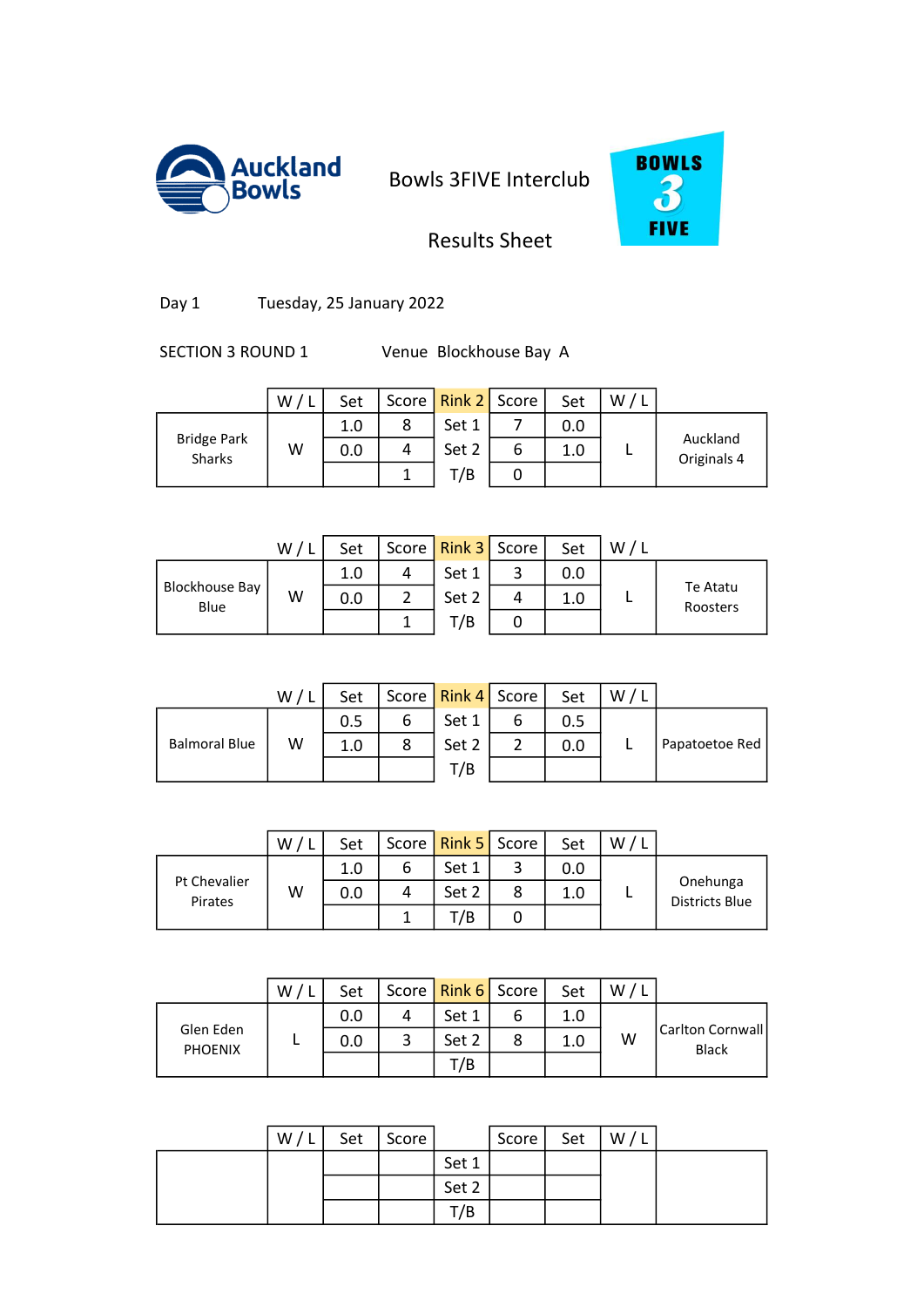



### Results Sheet

Day 1 Tuesday, 25 January 2022

SECTION 4 ROUND 1 Venue Auckland B

|                                        | $\cdot$ W $\prime$ ' | Set |   | Score   Rink 2   Score |    | Set | W/ |                                    |
|----------------------------------------|----------------------|-----|---|------------------------|----|-----|----|------------------------------------|
|                                        |                      | 0.0 |   | Set 1                  | 11 | 1.0 |    |                                    |
| Carlton Cornwall <br><b>Bumblebees</b> |                      | 0.0 | 4 | Set 2                  | 9  | 1.0 | W  | Onehunga<br><b>Districts Black</b> |
|                                        |                      |     |   | T/B                    |    |     |    |                                    |
|                                        |                      |     |   |                        |    |     |    |                                    |

|                | W/L | Set |   | Score   Rink 3   Score |   | Set | W/L |                        |
|----------------|-----|-----|---|------------------------|---|-----|-----|------------------------|
|                |     | 0.0 |   | Set 1                  | ь | 1.0 |     |                        |
| Glen Eden HEAT |     | 1.0 | 8 | Set 2                  |   | 0.0 | W   | <b>Balmoral Silver</b> |
|                |     |     |   | T/B                    |   |     |     |                        |
|                |     |     |   |                        |   |     |     |                        |

|                 | W/L | Set |   | Score   Rink 4   Score |   | Set | W/L |                          |
|-----------------|-----|-----|---|------------------------|---|-----|-----|--------------------------|
|                 |     | 0.0 |   | Set 1                  |   | 1.0 |     |                          |
| Royal Oak Atlas |     | 1.0 | 8 | Set 2                  | 3 | 0.0 | W   | Carlton Cornwall<br>Gold |
|                 |     |     |   | T/B                    |   |     |     |                          |
|                 |     |     |   |                        |   |     |     |                          |

| <b>DEFAULT</b>                    | W/L | Set | Score   Rink 5   Score | Set | W |                 |
|-----------------------------------|-----|-----|------------------------|-----|---|-----------------|
| <b>Bridge Park</b><br>Hammerheads |     | 0.0 | Set 1                  | 1.0 |   |                 |
|                                   |     | 0.0 | Set 2                  | 1.0 | W | Te Atatu Kotuke |
|                                   |     |     | T/B                    |     |   |                 |

|                         | W | Set |   | Score   Rink 6   Score |   | Set | W |                 |
|-------------------------|---|-----|---|------------------------|---|-----|---|-----------------|
|                         |   | 0.0 | 4 | Set 1                  |   |     |   |                 |
| Auckland<br>Originals 1 | W | 1.0 |   | Set 2                  |   | 0.0 |   | St Heliers Gold |
|                         |   |     |   | -/B                    | υ |     |   |                 |

| W/L | Set | Score |       | Score | Set | W/I |  |
|-----|-----|-------|-------|-------|-----|-----|--|
|     |     |       | Set 1 |       |     |     |  |
|     |     |       | Set 2 |       |     |     |  |
|     |     |       | T/B   |       |     |     |  |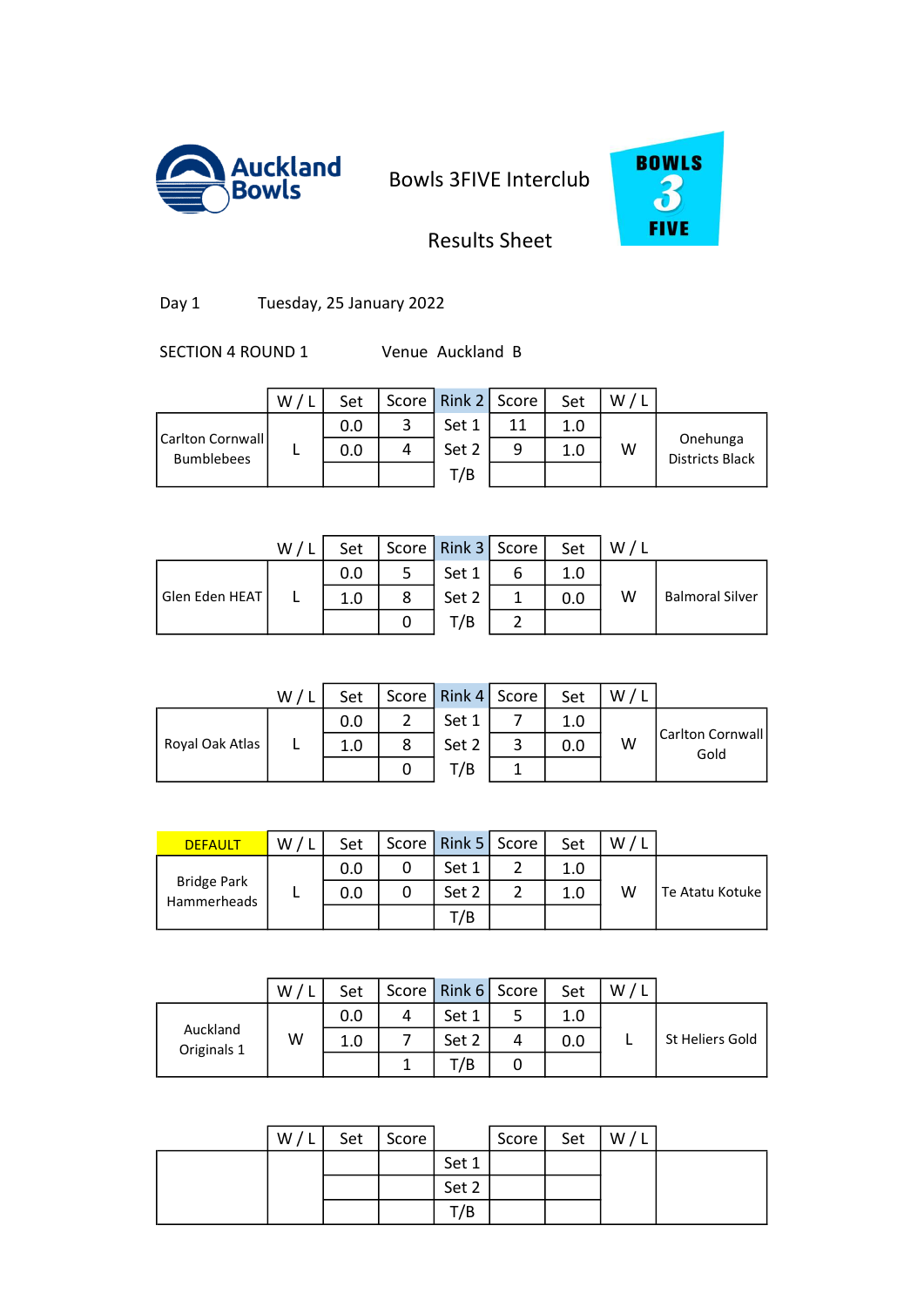



## Results Sheet

Day 1 Tuesday, 25 January 2022

SECTION 1 ROUND 2 Venue Glen Eden B

|                                | W/ | Set | Score   Rink 2   Score |   | Set | W |               |
|--------------------------------|----|-----|------------------------|---|-----|---|---------------|
|                                |    | 0.0 | Set 1                  | 8 | 1.0 |   |               |
| Glen Eden FIRE<br><b>BIRDS</b> |    | 0.0 | Set 2                  | 9 | 1.0 | W | Epsom Falcons |
|                                |    |     | T/B                    |   |     |   |               |
|                                |    |     |                        |   |     |   |               |

|                 | W/ | Set |   | Score   Rink 3   Score |    | Set | W/L |                           |
|-----------------|----|-----|---|------------------------|----|-----|-----|---------------------------|
|                 |    | 0.0 | 3 | Set 1                  |    | 1.0 |     |                           |
| St Heliers Blue |    | 0.0 |   | Set 2                  | 10 | 1.0 | W   | Carlton Cornwall<br>Whero |
|                 |    |     |   | T/B                    |    |     |     |                           |
|                 |    |     |   |                        |    |     |     |                           |

|                  | W/ | Set |   | Score   Rink 4   Score |   | Set | W/L |                     |
|------------------|----|-----|---|------------------------|---|-----|-----|---------------------|
|                  |    | 0.0 | ຳ | Set 1                  | 4 | 1.0 |     |                     |
| Bridge Park Pups |    | 0.0 | 5 | Set 2                  |   | 1.0 | W   | Royal Oak<br>Saturn |
|                  |    |     |   | T/B                    |   |     |     |                     |
|                  |    |     |   |                        |   |     |     |                     |

|                                   | W | Set | Score   Rink 5   Score | Set | W |                 |
|-----------------------------------|---|-----|------------------------|-----|---|-----------------|
| Onehunga<br><b>Districts Grey</b> |   | 0.0 | Set 1                  | 1.0 |   |                 |
|                                   |   | 0.5 | Set 2                  | 0.5 | W | Te Atatu Herons |
|                                   |   |     | T/B                    |     |   |                 |

|               | W | Set | Score   Rink 6   Score | Set | w |                         |
|---------------|---|-----|------------------------|-----|---|-------------------------|
|               |   | 0.0 | Set 1                  | 1.0 |   |                         |
| Te Atatu Tama | W | 1.0 | Set 2                  | 0.0 |   | Auckland<br>Originals 2 |
|               |   |     | /B                     |     |   |                         |

|                                      | W | Set | Score   Rink 7   Score |    | Set | W |                         |
|--------------------------------------|---|-----|------------------------|----|-----|---|-------------------------|
|                                      |   | 0.0 | Set 1                  | q  | 1.0 |   |                         |
| Pt Chevalier<br><b>Swashbucklers</b> |   | 0.0 | Set 2                  | 10 | 1.0 | W | Blockhouse Bay<br>Green |
|                                      |   |     | T/B                    |    |     |   |                         |

0 0.0 2 19 2.0 3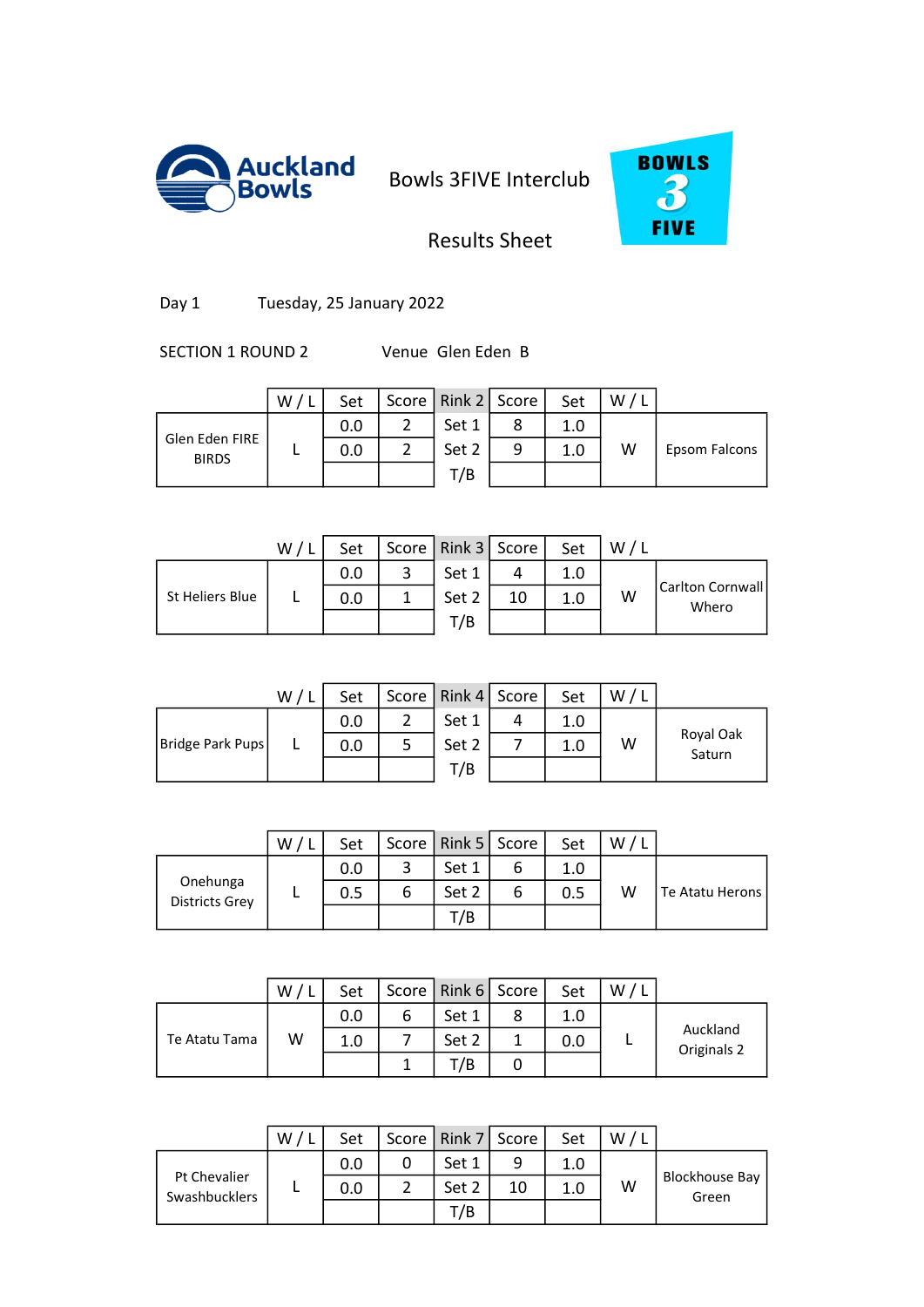



Results Sheet

Day 1 Tuesday, 25 January 2022

SECTION 2 ROUND 2 Venue Auckland A

|                 | W/L | Set |   | Score   Rink 2   Score |   | Set | W |                           |
|-----------------|-----|-----|---|------------------------|---|-----|---|---------------------------|
|                 |     | 1.0 | 8 | Set 1                  |   | 0.0 |   |                           |
| Te Atatu Tarara | W   | 0.0 | 4 | Set 2                  | 9 | 1.0 |   | Carlton Cornwall<br>White |
|                 |     |     |   | T/B                    |   |     |   |                           |
|                 |     |     |   |                        |   |     |   |                           |

|                         | W/L | Set |    | Score   Rink 3   Score |   | Set | W/L |                                    |
|-------------------------|-----|-----|----|------------------------|---|-----|-----|------------------------------------|
|                         |     | 1.0 | 4  | Set 1                  | 3 | 0.0 |     |                                    |
| Auckland<br>Originals 3 | w   | 1.0 | 10 | Set 2                  | 3 | 0.0 |     | Onehunga<br><b>Districts White</b> |
|                         |     |     |    | T/B                    |   |     |     |                                    |
|                         |     |     |    |                        |   |     |     |                                    |

|                         | W/1 | Set |   | Score   Rink 4   Score |   | Set | W/L |                 |
|-------------------------|-----|-----|---|------------------------|---|-----|-----|-----------------|
|                         |     | 1.0 | 6 | Set 1                  | 4 | 0.0 |     |                 |
| Auckland<br>Originals 5 | W   | 0.0 | 3 | Set 2                  |   | 1.0 |     | Glen Eden Flame |
|                         |     |     |   | T/B                    | 0 |     |     |                 |
|                         |     |     |   |                        |   |     |     |                 |

|                                      | W | Set | Score   Rink 5   Score | Set | W |              |
|--------------------------------------|---|-----|------------------------|-----|---|--------------|
|                                      |   | 0.0 | Set 1                  | 1.0 |   |              |
| <b>Pt Chevalier Jack</b><br>Sparrows |   | 0.0 | Set 2                  | 1.0 | W | Epsom Eagles |
|                                      |   |     | T/B                    |     |   |              |

|                       | W | Set |   | Score Rink 6 Score | Set | W |                  |
|-----------------------|---|-----|---|--------------------|-----|---|------------------|
|                       |   | 0.0 |   | Set 1              |     |   |                  |
| <b>Balmoral White</b> | W | 1.0 | 8 | Set 2              | 0.0 |   | Royal Oak Falcon |
|                       |   |     |   | 7/B                |     |   |                  |

| W/L | Set | Score |       | Score | Set | W/L |  |
|-----|-----|-------|-------|-------|-----|-----|--|
|     |     |       | Set 1 |       |     |     |  |
|     |     |       | Set 2 |       |     |     |  |
|     |     |       | T/B   |       |     |     |  |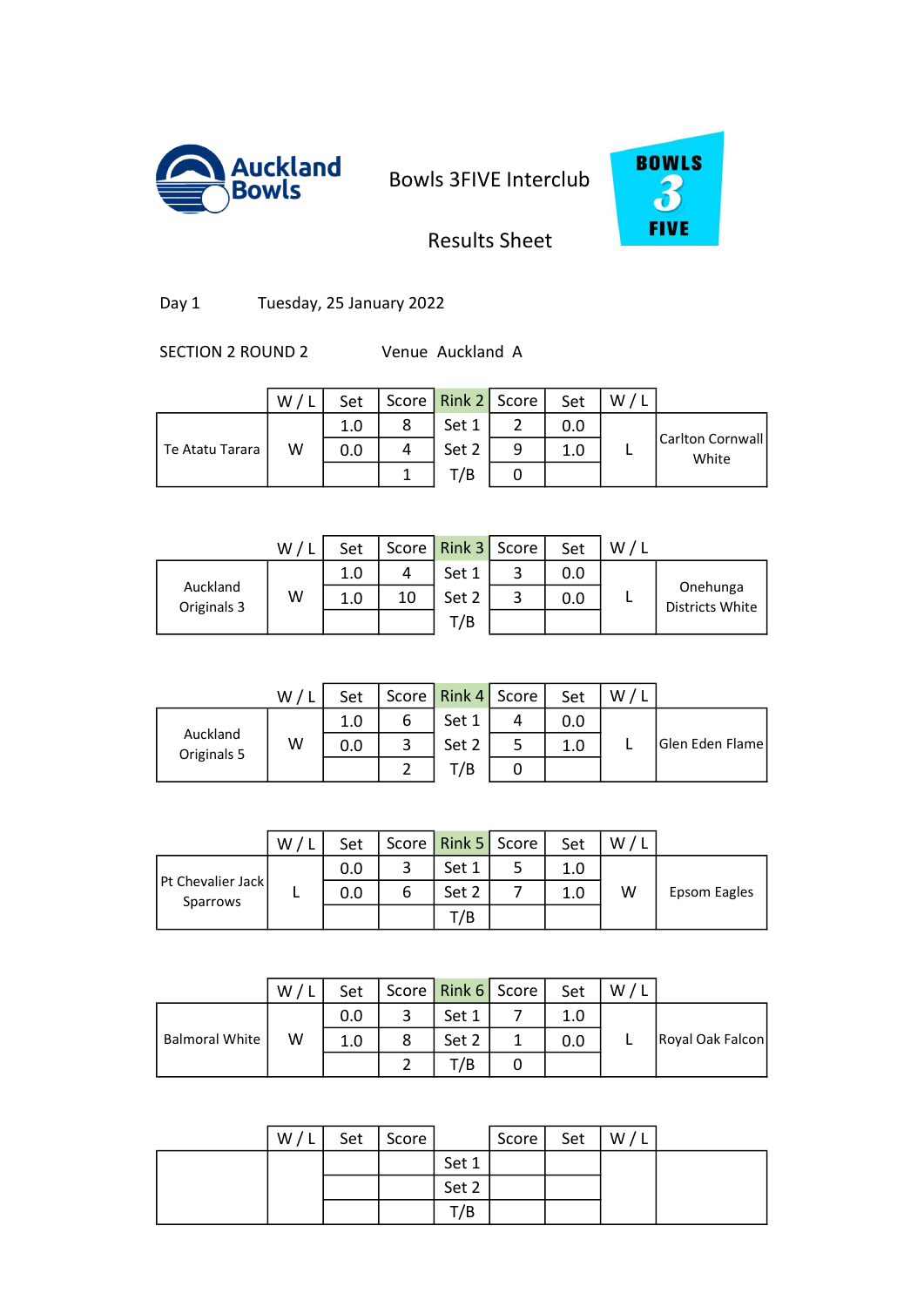



Results Sheet

Day 1 Tuesday, 25 January 2022

SECTION 3 ROUND 2 Venue Blockhouse Bay A

|                              | W/ | Set |   | Score   Rink 2   Score | Set | W/ |                      |
|------------------------------|----|-----|---|------------------------|-----|----|----------------------|
|                              |    | 0.0 | 1 | Set 1                  | 1.0 |    |                      |
| <b>Bridge Park</b><br>Sharks |    | 0.0 | 5 | Set 2                  | 1.0 | W  | <b>Balmoral Blue</b> |
|                              |    |     |   | T/B                    |     |    |                      |
|                              |    |     |   |                        |     |    |                      |

|                             | W/1 | Set |   | Score   Rink 3   Score |    | Set | W/L |                         |
|-----------------------------|-----|-----|---|------------------------|----|-----|-----|-------------------------|
|                             |     | 0.0 | 3 | Set 1                  | 4  | 1.0 |     |                         |
| Glen Eden<br><b>PHOENIX</b> |     | 0.0 |   | Set 2                  | 15 | 1.0 | W   | Pt Chevalier<br>Pirates |
|                             |     |     |   | T/B                    |    |     |     |                         |
|                             |     | 0.0 |   |                        | 19 | 2.0 |     |                         |

|                         | W/1 | Set |    | Score   Rink 4   Score |   | Set | W |                                  |
|-------------------------|-----|-----|----|------------------------|---|-----|---|----------------------------------|
|                         |     | 1.0 | 13 | Set 1                  | ь | 0.0 |   |                                  |
| Auckland<br>Originals 4 | W   | 1.0 | 10 | Set 2                  | 5 | 0.0 |   | Carlton Cornwall<br><b>Black</b> |
|                         |     |     |    | T/B                    |   |     |   |                                  |
|                         |     |     |    |                        |   |     |   |                                  |

|                               | W | Set |    | Score   Rink 5   Score | Set | w |                |
|-------------------------------|---|-----|----|------------------------|-----|---|----------------|
|                               |   | 0.0 |    | Set 1                  |     |   |                |
| <b>Blockhouse Bay</b><br>Blue |   |     | 12 | Set 2                  | 0.0 | W | Papatoetoe Red |
|                               |   |     |    | '/B                    |     |   |                |

|                      | W | Set |   | Score   Rink 6   Score | Set | W |                                   |
|----------------------|---|-----|---|------------------------|-----|---|-----------------------------------|
|                      |   | 0.0 | 4 | Set 1                  | 1.0 |   |                                   |
| Te Atatu<br>Roosters |   | 0.0 |   | Set 2                  | 1.0 | W | Onehunga<br><b>Districts Blue</b> |
|                      |   |     |   | T/B                    |     |   |                                   |

| W/L | Set | Score |       | Score | Set | W/I |  |
|-----|-----|-------|-------|-------|-----|-----|--|
|     |     |       | Set 1 |       |     |     |  |
|     |     |       | Set 2 |       |     |     |  |
|     |     |       | T/B   |       |     |     |  |